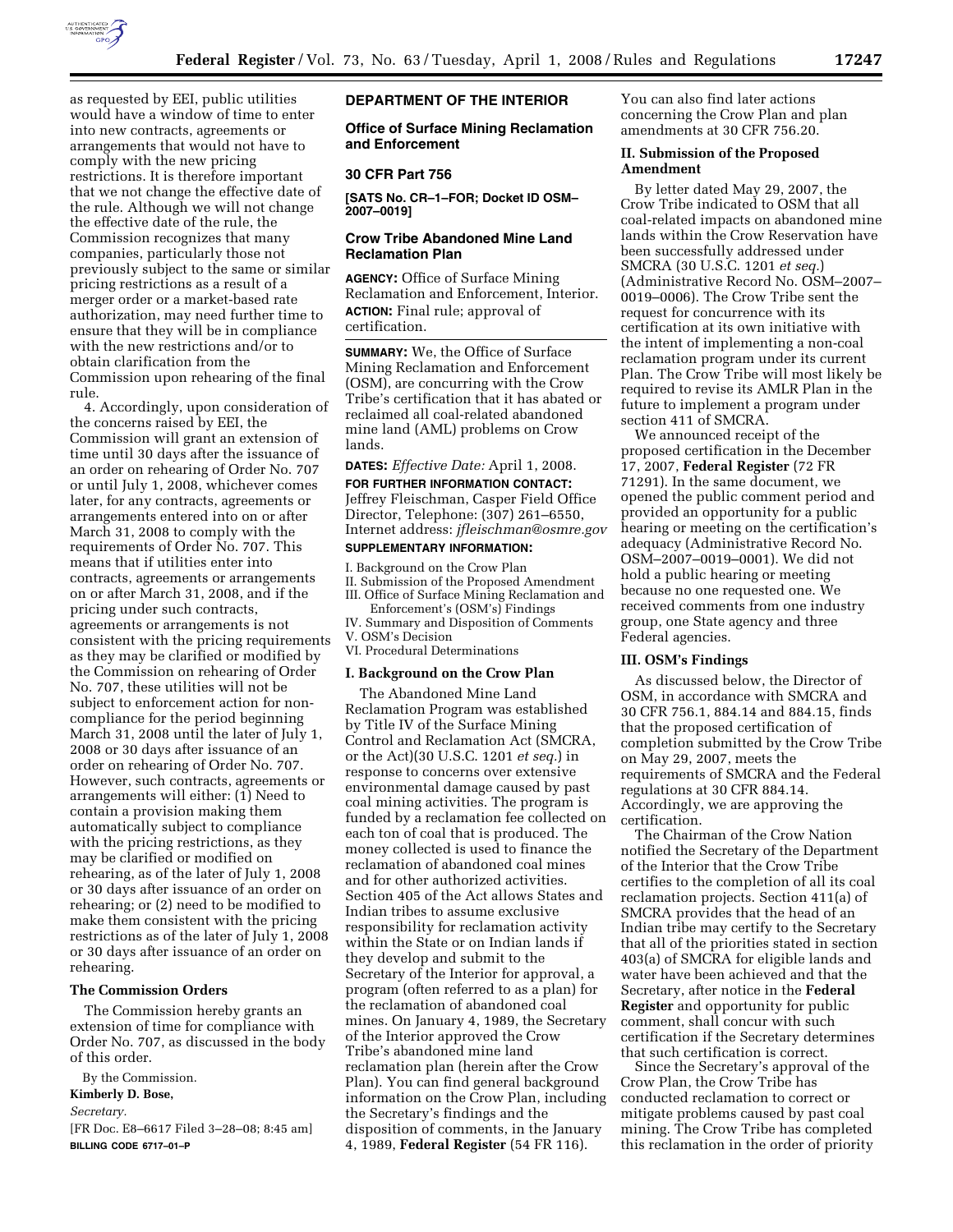set forth in section 403(a) of SMCRA. OSM acknowledges the potential for problems occurring in the future which relate to pre-August 3, 1977, coal mining. In accordance with 30 CFR 875.13(a)(3), the Crow Tribe agrees to acknowledge and give top priority to any coal-related problem(s) that may be found or occur after submission of the certification of completion.

Based upon the Crow Tribe's May 29, 2007, certification and the absence of any known unreclaimed AML coalrelated impacts, the Director of OSM, on behalf of the Secretary, concurs with the Crow Tribe's certification that all coalrelated abandoned mine land problems have been abated or reclaimed, and finds that the Crow Tribe has satisfied the requirements of section 403 of SMCRA. If a coal problem occurs or is identified in the future, the Crow Tribe must reclaim the coal-related problem. Concurrence with the Crow Tribe's certification of completion of coal reclamation means that the Crow Tribe may now utilize funds provided under Title IV of SMCRA in accordance with section 411 and its current plan.

### **IV. Summary and Disposition of Comments**

#### *Public Comments*

We asked for public comments on the certification, but did not receive any (Administrative Record No. OSM–2007– 0019–0001).

### *Industry Group Comments*

On November 13, 2007, we received an e-mail from Westmoreland Resources. It is not aware of any unreclaimed coal mine lands or water under Crow jurisdiction and has no objection to the certification request (Administrative Record No. OSM–2007– 0019–0003).

#### *State Agency Comments*

Under 30 CFR 884.14(a)(2) and 884.15(a), we requested comments on the certification from various State and Federal agencies with an actual or potential interest in the Crow Plan (Administrative Record No. OSM–2007– 0019–0009).

On November 9, 2007, we received a letter from the Montana Historical Society stating that it has no information regarding the Crow Tribe's continuing reclamation responsibilities (Administrative Record No. OSM–2007– 0019–0002).

### *Federal Agency Comments*

On November 21, 2007, we received a letter from the Bureau of Indian Affairs stating that it is unfamiliar with the total Crow Reservation and is

turning to the Superintendent of the Crow Agency for assistance in notifying OSM of any coal mining impacts that have not been reclaimed (Administrative Record No. OSM–2007– 0019–0005).

On November 29, 2007, we received a letter from the U.S. Geological Survey stating that it has no comments on the Crow Tribe's requested certification of completion (Administrative Record No. OSM–2007–0019–0004).

On January 10, 2008, we received a letter from the Office of Indian Energy and Economic Development stating that it is not aware of any unreclaimed lands or water resources affected by coal mining prior to August 3, 1977, on the Crow Reservation (Administrative Record No. OSM–2007–0019–0010).

The comments listed above do not raise any concern or objection to the Crow Tribe's requested certification of completion. These comments do not require further response.

#### **V. OSM's Decision**

Based on the above findings, we approve the Crow Tribe's May 29, 2007, certification of completion.

To implement this decision, we are amending the Federal regulations at 30 CFR 756.20, which codifies decisions concerning the Crow Plan. We find that good cause exists under 5 U.S.C. 553(d)(3) to make this final rule effective immediately. Section 405(d) of SMCRA requires that the Tribe have a program that is in compliance with the procedures, guidelines, and requirements established under the Act. Making this regulation effective immediately will expedite that process. SMCRA requires consistency of Tribal and Federal standards.

## **VI. Procedural Determinations**

### *Executive Order 12630—Takings*

This rule does not have takings implications. It merely confirms a factual determination made by the Crow tribe.

### *Executive Order 12866—Regulatory Planning and Review*

This rule is exempted from review by the Office of Management and Budget (OMB) under Executive Order 12866 (Regulatory Planning and Review).

### *Executive Order 12988—Civil Justice Reform*

The Department of the Interior has conducted the reviews required by section 3 of Executive Order 12988 and has determined that, to the extent allowable by law, this rule meets the applicable standards of subsections (a) and (b) of that section. However, these

standards are not applicable to the actual language of Tribal AMLR plans and revisions thereof because each plan is drafted and promulgated by a specific Tribe, not by OSM. Decisions on proposed Tribal AMLR plans and revisions thereof submitted by a Tribe are based on a determination of whether the submittal meets the requirements of Title IV of SMCRA (30 U.S.C. 1231– 1243) and the applicable Federal regulations at 30 CFR Part 884.

### *Executive Order 13175—Consultation and Coordination With Indian Tribal Governments*

In accordance with Executive Order 13175, we have identified potential effects on a federally recognized Indian tribe (the Crow Tribe) that will result from this rule which is based on an amendment submitted by the Crow Tribe. This rule will enable the Crow Tribe to use AMLR grant monies to implement a non-coal program under its current Plan. We have been in consultation with the Crow Tribe and have fully considered tribal views while developing this final rule.

# *Executive Order 13211—Regulations That Significantly Affect the Supply, Distribution, or Use of Energy*

On May 18, 2001, the President issued Executive Order 13211 which requires agencies to prepare a Statement of Energy Effects for a rule that is (1) considered significant under Executive Order 12866, and (2) likely to have a significant adverse effect on the supply, distribution, or use of energy. Because this rule is exempt from review under Executive Order 12866 and is not expected to have a significant adverse effect on the supply, distribution, or use of energy, a Statement of Energy Effects is not required.

### *National Environmental Policy Act*

No environmental impact statement is required for this rule since agency decisions on proposed Tribal AMLR plans and revisions thereof are categorically excluded from compliance with the National Environmental Policy Act (42 U.S.C. 4321 *et seq.*) by the Manual of the Department of the Interior (516 DM 6, appendix 8, paragraph 8.4B(29)).

#### *Paperwork Reduction Act*

This rule does not contain information collection requirements that require approval by OMB under the Paperwork Reduction Act (44 U.S.C. 3501 *et seq.*).